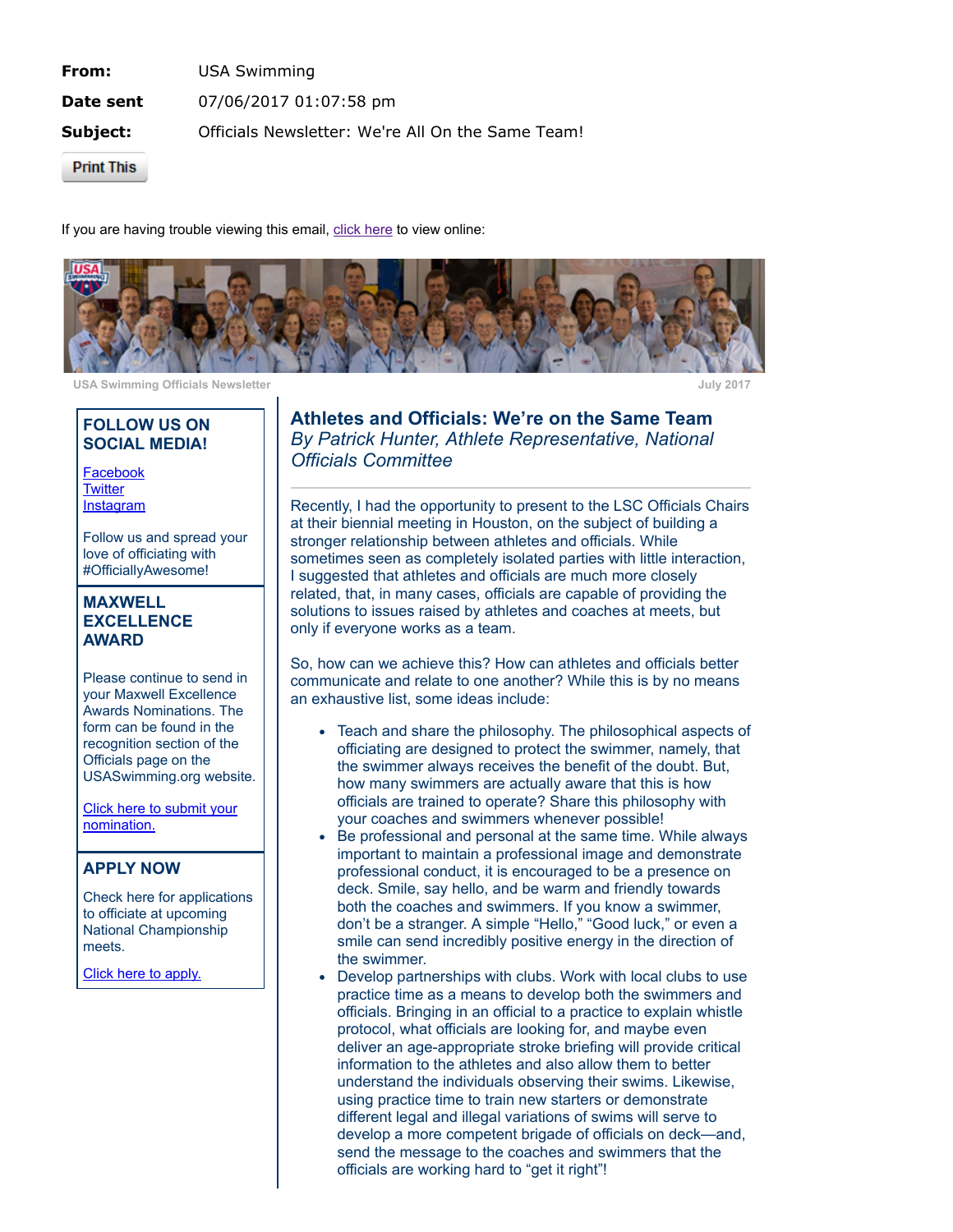Additionally, I presented the concept of athlete-centered officiating. Essentially, it means to prioritize the things that directly affect the athletes. Once these priorities are satisfied, you will often discover that so many other concerns are actually entirely irrelevant.

I suggest that there are five core principles of athlete-centered officiating:

- Plan ahead. Involving both athletes and officials in meet planning can reduce major headaches of swim meet operations, as both athletes and officials can foresee potential issues that others oftentimes cannot. Wording meet information clearly and remembering important details sets clear expectations for everyone. Put important deadlines and reminders on timelines and in heat sheets so that this information is directly accessible to the athletes. Nobody likes surprises!
- Be practical. Understand why the rules exist, and refrain from over-analyzing or providing your own interpretations. Look for reasons to allow an athlete to swim, not bar him or her from doing so. Remember that everyone—athletes, coaches, and officials—makes mistakes, and therefore, try to be understanding. And, most of all, remember that this is not rocket science or brain surgery, but rather a swim meet don't over complicate things!
- Offer customer service. Coaches and swimmers are your customers. Approach every situation, no matter how tense, with a warm, friendly, "How can I help you?" Be a solution to the swimmers and coaches, not an additional problem. Explain to them the things that they do not understand, and remember that above all, that you are looking out for the swimmers!
- Be consistent. Treat all levels of meets with the same level of professionalism and strive to provide the same high-quality officiating at all meets. Remember that no swimmer wants to be disqualified for the first time at a championship; help them correct their mistakes early by being consistent! Always keep in mind that every decision has the potential to set a precedent, but do not allow the slippery slope fallacy to inhibit your use of common sense!
- Be human. Remember that your attitude sets the tone for the entire pool deck, including the swimmers. Look like you are having fun on deck and that you enjoy what you are doing. Positive energy is contagious, and your positive energy on deck makes an incredible difference!

By taking these simple steps to think in an athlete-centered way, we can make great strides to create the best possible experience for our athletes.

# National Certification at the N2 Level for Administrative Officials

By Bob Griffiths, National Officials Committee

It's finally in place!

Who is eligible? Any currently registered official with LSC certification as an Administrative Official or Administrative Referee who has worked at least 16 sessions since certification as an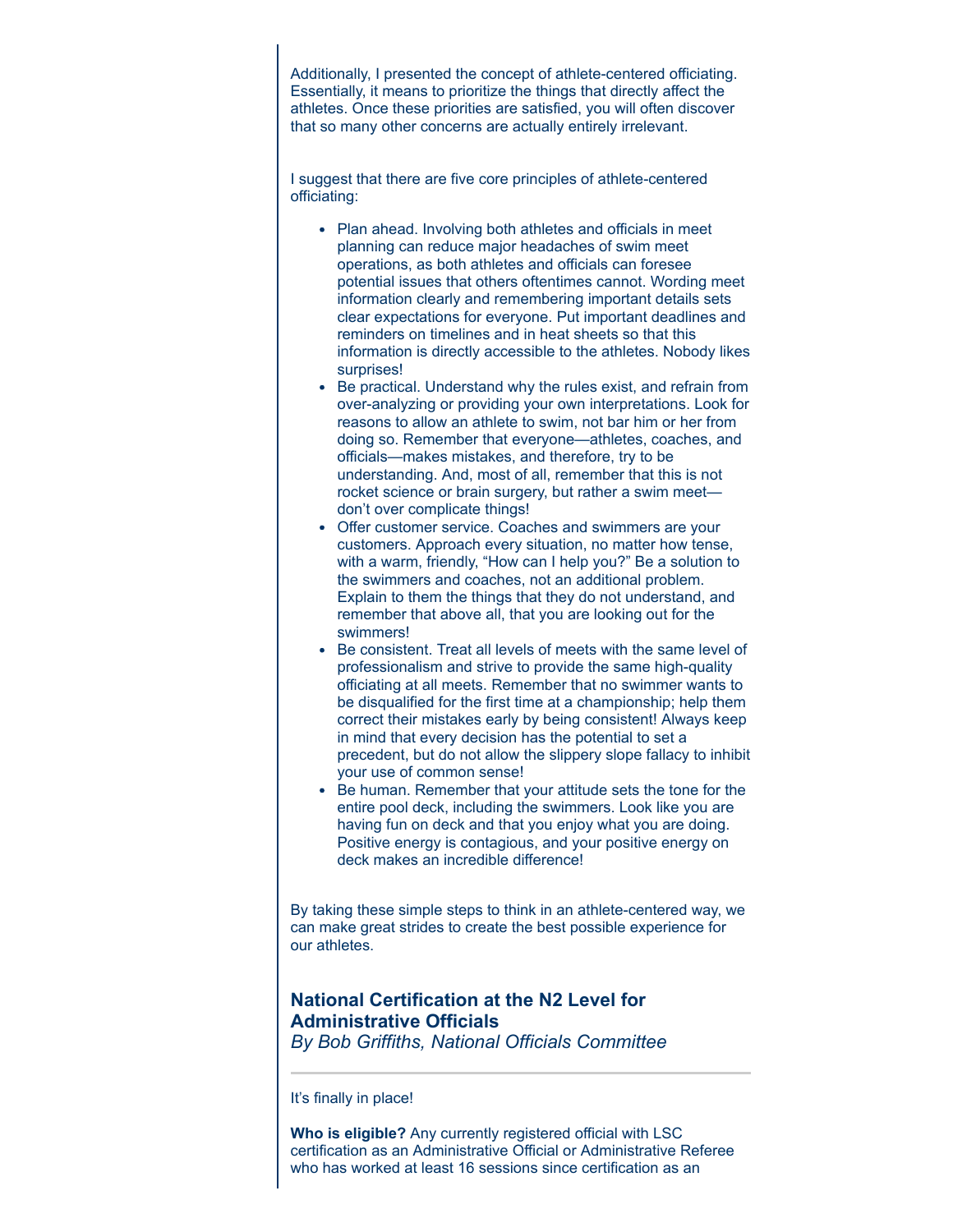administrative official, or AR, as evidenced in USA Swimming Meets recorded in the OTS. All of the sessions must be at meets with some "check in" events and at least 8 sessions must be at meets with preliminary and final sessions. No certification in another LSC or National position is required to become an N2 AO. Then what? Once eligible, the candidate may request evaluation over at least 3 sessions at an approved OQM (the candidate must work at least 4 sessions at the OQM – the fourth, or more, session can be in other positions).

Who by? The evaluator, who must be approved for the meet and must have N2 AO, N2 AR or N3 AR certification, uses the "the Professional Administrative Official" document as a guideline. Candidates should download and study this document before requesting an evaluation so that they understand what is expected of an N2 AO. See "more Information" below.

Then what? If the evaluation is successful, and recorded in the OTS by the evaluator, the candidate may then use the online application to apply for N2 AO certification. It is accessed by clicking on "Click here to APPLY FOR NATIONAL CERTIFICATION" at the bottom of the "National Certification and Evaluation" page (www.usaswimming.org/nationalcertification). At least one "learning" activity must also be recorded in the candidate's history in OTS. If all is in order, certification will generally be processed within two weeks.

Who can't be an N2 AO? Anyone with current, or re-certifiable N2 or N3 AR, cannot apply for N2 AO. And, if an N2 AO certifies as an N2 AR the N2 AO certification will expire the day before the N2 AR certification becomes effective.

More information? More information on National Certification can be found in "N2 Evaluation and Certification Requirements" and "N2 and N3 Re-Certification Requirements" on the "National Certification and Evaluation" pages in the Officials Section of the USA Swimming Website.

The "Professional" Official documents for Administrative Officials, and Stroke and Turn Judge, Chief Judge, Starter, Administrative Referee and Deck Referee, can be found and downloaded from the same location.

Postponements and Changes in Program By Jay Thomas, Rules Committee Chair

NOTE: **Bold and Italicized** test represent exact wording from USA Swimming rules.

Reference USA Swimming Rule 102.7

As we roll into the Summer swim season with much more outdoor swimming, we regularly have weather related issues impact our meets. Rule 102.7 covers Postponements and Changes in Program. This article will clarify the appropriate application of the rule.

Rule 102.7.1 - .1 The order of events, as stated in the meet announcement, shall not be changed. The announced arrangement of heats in any event shall not be added to or altered, except by the authority of the Referee, to the extent of consolidating the heats. 102.7.1 provides additional direction and restrictions regarding changing the program.

The premise in this section of the rules is to protect the swimmers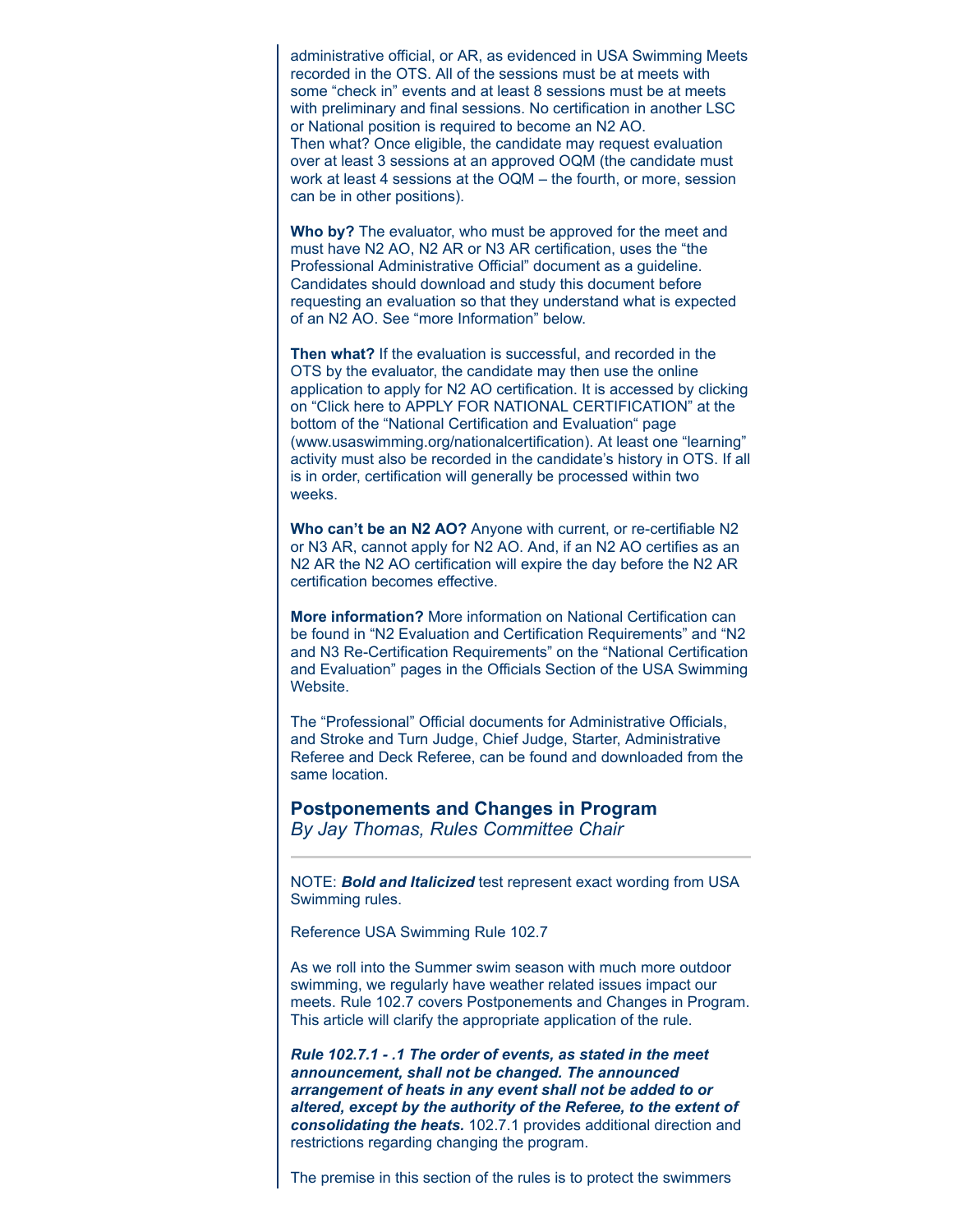and their expectations when entering the meet. This applies to the stated order of the events as well as the stated order that heats will be swum. If the Meet Announcement does not state specific order that the heats are to be swum, then the order in Rule 102.5 governs. Some LSCs grant sanctions which provide flexibility to the event order under certain specific situations. Example: "The meet host reserves the right to change session start times or move events between sessions with the approval of the LSC Age Group Chair. If such changes are made, all teams will be notified by (date) via (email, web posting, etc.)" This would be permitted since the sanctioning authority approved it, and because all participants entering the meet were put on notice of the possibility in the meet announcement.

Rule 102.7.4 governs postponement or cancellation. When events are postponed to a subsequent day in the meet the following applies:

102.2.4-If, due to conditions beyond the meet officials' control (e.g., a thunderstorm), an event or events are postponed to a subsequent day of the meet, such postponed events shall not be included in the above events-per-day limitations.

Further guidance regarding postponement is provided here:

102.7.4D - Should an event have actually commenced but is terminated prior to an official finish, and is postponed to another time or date, it shall then be conducted between the swimmers who were officially competing in the event at the time of the termination. If an event has commenced and has been re-scheduled due to weather or other reason, swimmers who choose not to compete in the event at the re-scheduled time should not be penalized. The Meet Committee should determine the appropriate method for swimmers to withdraw from the re-scheduled event.

Re-scheduled events that have been seeded, but not commenced may be re-seeded so as to ensure the most efficient use of time. The decision regarding re-seeding should be made by the Meet Committee at the time the re-scheduling decision is made.

And finally, events that are cancelled:

An event that has commenced but is subsequently cancelled is governed by 102.7.4E - Incomplete events will not be awarded or scored; however, times achieved in accordance with 102.24 up to the point of cancellation shall be considered official. Times achieved at an initial distance of a longer event that would normally be considered valid under 102.24 may be considered official even though the swimmer did not complete the event as required under 102.24.1A(1)(d) since the reason the event was not completed was beyond the control of the swimmer. Direct contact the LSC Times Officer will probably be necessary to get these times loaded for the swimmer.

Working through postponement and cancellation scenarios can be challenging and somewhat frustrating. Our rules provide solid guidelines which should be peppered with a good dose of common sense to ensure our swimmers have the best chance for success.

Wishing everyone clear blue skies!